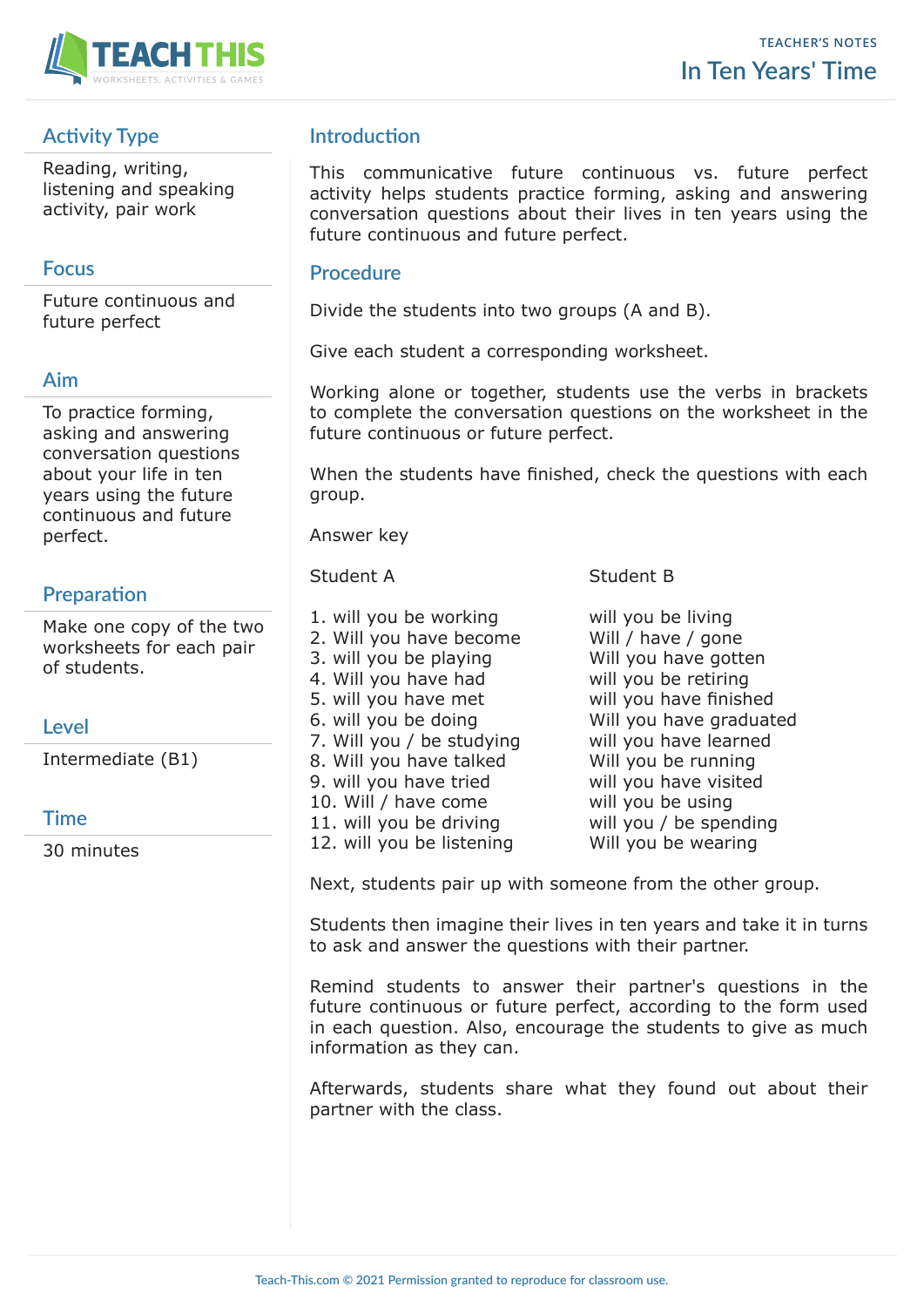

### **Student A**

### **A. Complete the conversation questions about the future using the future continuous or future perfect forms of the verbs in brackets.**

| 7.   still   (study) English?   |  |
|---------------------------------|--|
|                                 |  |
|                                 |  |
| 10.  your dreams   (come) true? |  |
|                                 |  |
|                                 |  |

### **B. Now, imagine your life in ten years. Take it in turns to ask and answer the questions with your partner.**